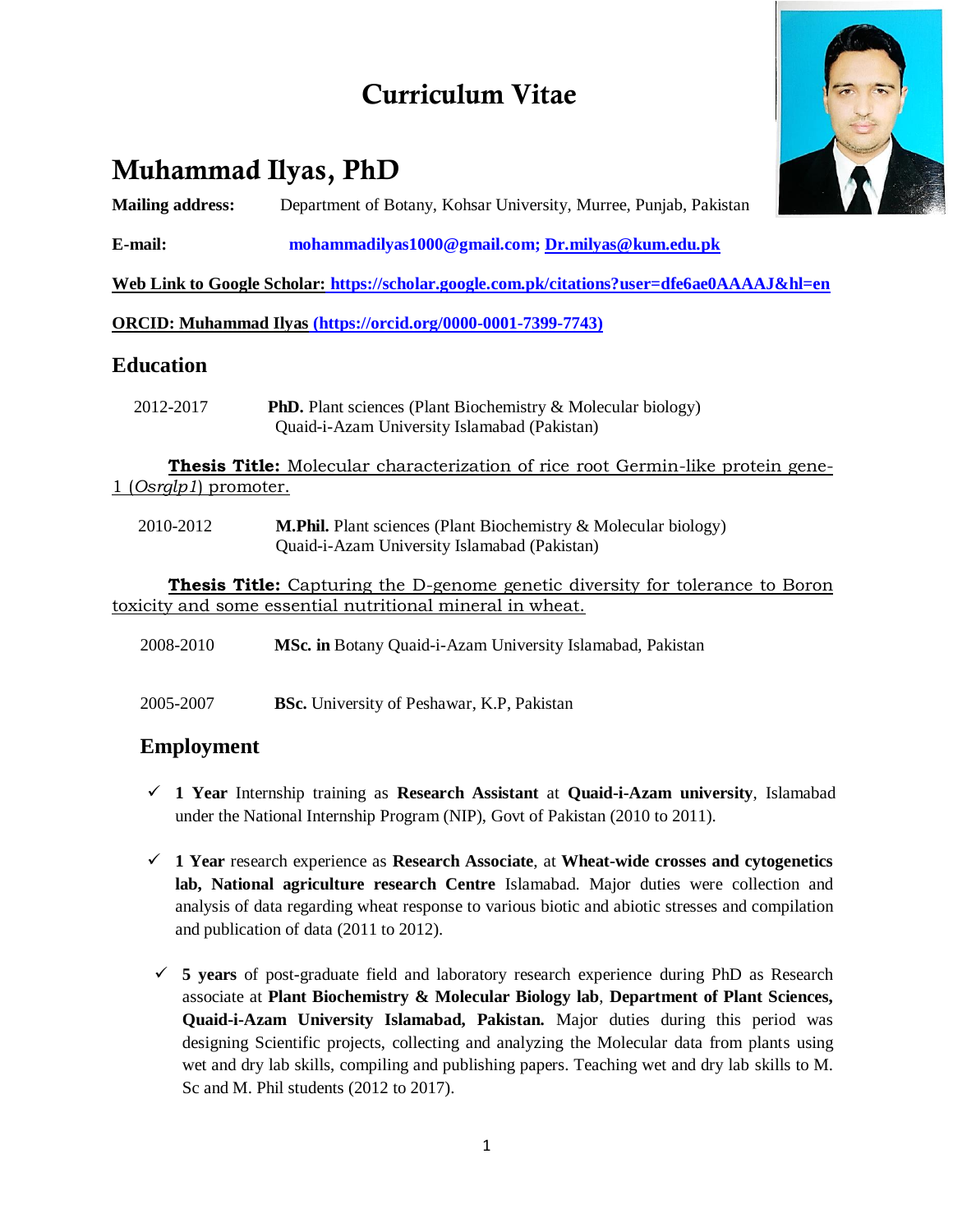- **Join Department of Botany, University of Swabi** as **Assistant professor (BPS-19**) (2018 2022).
- **Join Department of Botany, Kohsar university Murree** as **Assistant professor (BPS-19)** (2022-continued till now).

## **ADMINISTRATIVE EXPERIENCE**

- 1. Establishment of Department of Botany, University of Swabi.
- 2. HOD Department of Botany, University of Swabi (2018- 2022).
- 3. QEC and ORIC Focal person, Department of Botany, University of Swabi.
- 4. Member of Board of studies of Department of Botany and Environmental sciences, University of Swabi.
- 5. Program Team (PT) and Assessment team member for Self-Assessment Report (SAR) Writing at Department of Botany, University of Swabi.
- 6. Exam coordinator Department of Botany University of Swabi.
- 7. Former Member of the need assessment committee department of Botany, University of Swabi.
- 8. Taking steps to enhance Faculty Research output
- 9. Developing New Courses for existing Programs
- 10. Advising HR for Recruiting Suitable Faculty
- 11. Reviewing/Evaluation of Faculty Performance at the end of each term.
- 12. HOD Department of Botany, Kohsar university Murree.
- 13. Member of the scrutiny committee, Kohsar university Murree.
- 14. Member of the technical committee for procurement of medical & laboratory Equipments.
- 15. In-Charge Department of Botany, Kohsar University Murree (29 April 2022-till now)

### **AREAS OF INTREST**

- $\checkmark$  Plant Biochemistry & Molecular biology
- $\checkmark$  Plant Genomics
- $\checkmark$  Plant Biotechnology
- $\checkmark$  Plant Bioinformatics

### **WET LAB SKILLS**

- DNA Extraction,
- $\checkmark$  PCR
- $\checkmark$  Gel Electrophoresis
- $\checkmark$  Plasmid Isolation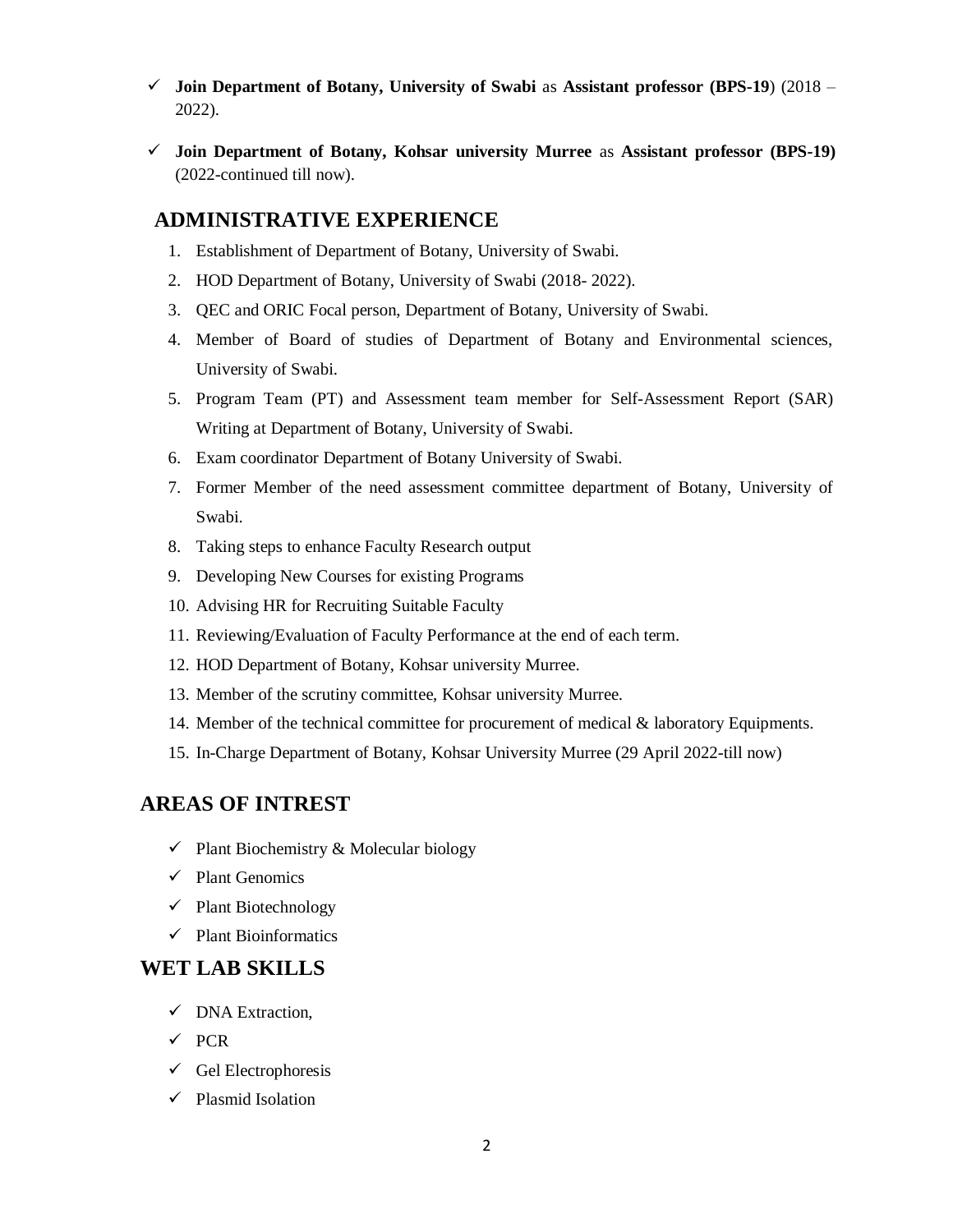- $\checkmark$  Ligation
- $\checkmark$  Restriction Digestion
- $\checkmark$  Gene Cloning
- $\checkmark$  Construct Preparation
- $\checkmark$  Plant Transformation
- $\checkmark$  Promoter Analysis
- $\checkmark$  Microscopy
- $\checkmark$  Cell and Tissue culturing
- $\checkmark$  Real-time PCR

# **COMPUTATIONAL SKILLS**

- $\checkmark$  Phylogenetic analysis tools (NT-SYS, MEGA6, Geneious, PAST)
- $\checkmark$  Promoter analysis tools (Genomatix software tools [MatInspector, DiAlign, Common TFs, ModelInspector, Farmworker], PLACE, SCOPE, PLANT PAN)
- $\checkmark$  DNA & Protein analysis tools (BioEdit, Molecular Docking tools [HADDOCK web server, 3D-Dart, PyMOL, Displar], ApE plasmid editor, ExPASY-ProtParam, MEME server, CELLO, Blast2GO, STRING, CIMminer, Genevestigator)
- $\checkmark$  Molecular Search Engines & Databases (NCBI, Plant Ensemble, Phytozome, EMBL, RiceXPro)
- $\checkmark$  Molecular Imaging (Photoshop, Image J, Discovery studio, DOG2, IBS)

# **ACADEMIC SOFTWARES**

- $\checkmark$  Proficient in MS office (MS word, MS excel, MS PowerPoint)
- $\checkmark$  Typing speed of 70 WPM.
- $\checkmark$  Proficient in using referencing softwares such as Endnote, Mendeley etc.

# **COURSES TAUGHT**

- $\checkmark$  Cytology & Genetics and Evolution
- $\checkmark$  Molecular Biology
- $\checkmark$  Genetics I
- $\checkmark$  Genetics II
- $\checkmark$  Research and Scientific Writing
- $\checkmark$  Cell biology
- $\checkmark$  Plant physiology & Ecology
- $\checkmark$  Plant Biochemistry I
- $\checkmark$  Basic Biochemistry

### **RESEARCH PUBLICATIONS Sequences in Gene bank**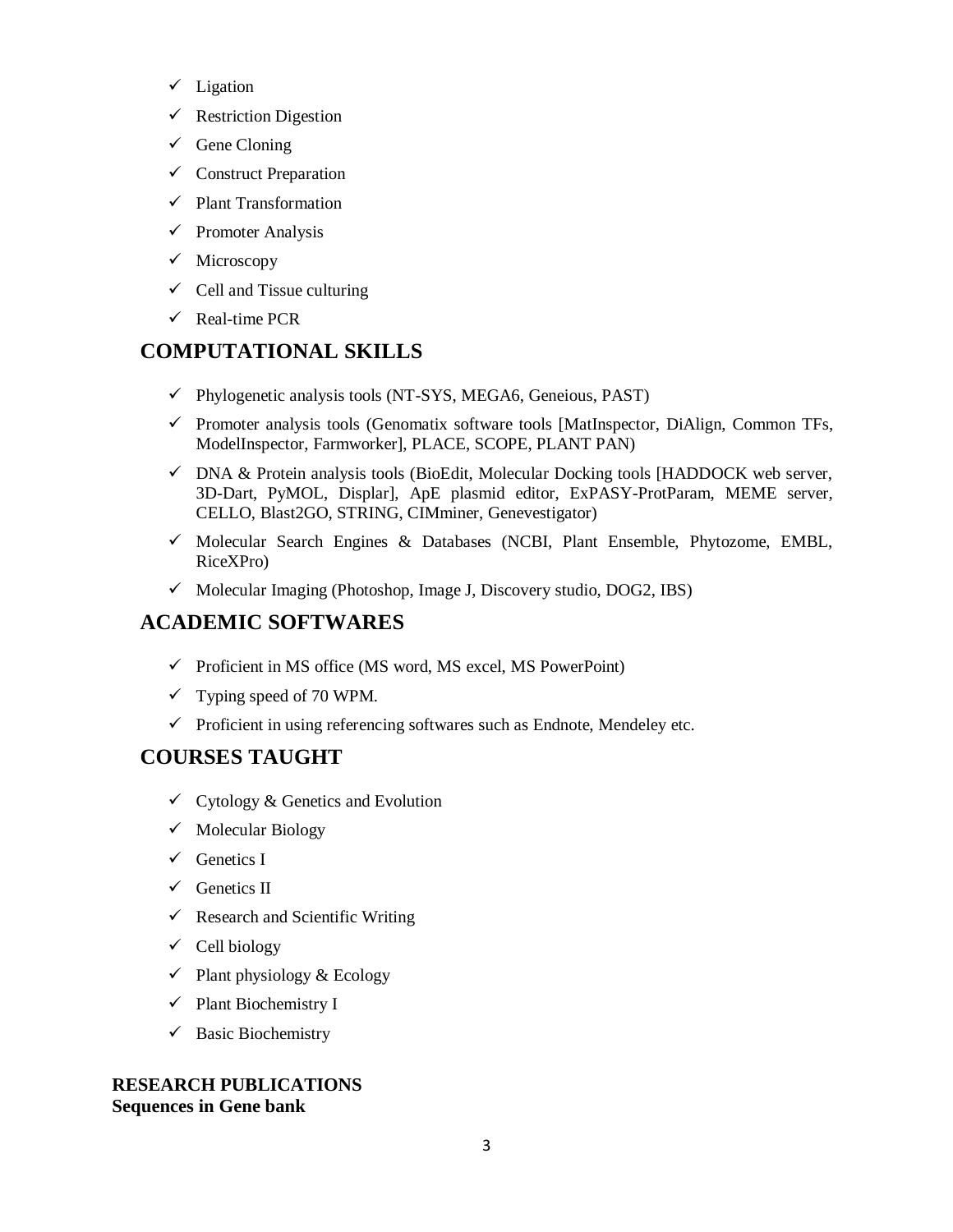**~**71 sequences related to *atpB*-*rbcL* intergenic spacer region and *rps11* gene from diverse plant species were allotted accession numbers by GenBank (NCBI).

#### **I) Papers published: (IF ~23)**

#### **As Principle Author**

- 1. **Ilyas M**. M. Irfan, T. Mahmood, H. Hussain, L. Rehman, I Naeem (2020). Analysis of Germinlike protein genes (*OsGLPs*) family in rice using various *in silico* approaches. Current Bioinformatics. 14:1-12. **(IF 3.5)**
- 2. **Ilyas M**, W. Akhtar, S. Rehman and T. Mahmood (2019). Functional characterization of rice root Germin-like protein (*Os*RGLP1) Gene-1 promoter in *Nicotiana tabacum.* 3Biotech 9:130. **(IF 2.4)**.
- 3. **Ilyas, M**. A. Rasheed, T. Mahmood (2016). Functional characterization of Germin (GER) and Germin-like protein (GLP) using transgenic approach. Biotechnology letters. 38(9):1405-21. **(IF 2.5)**
- 4. **Ilyas, M**. S.M.S Naqvi, T. Mahmood (2016). *In-silico* analysis of rice GLP genes promoter using transcriptional factor binding sites. Archives of Biological Sciences 68(4):863-876. **(IF 0.956)**
- 5. **Ilyas, M**. T. Mahmood, A. Ali, M. Baber, A. Rasheed1, A. Mujeeb-Kazi (2015). Characterization of D-genome genetic diversity for tolerance to boron toxicity in synthetic hexaploid wheat and *in silico* analysis of candidate genes. Acta Physiologiae Plantarum, 37: 17. **(IF 2.3)**
- 6. **Ilyas, M**, A. Rahman, N.H. Khan, M. Hussain (2021). Analysis of Germin-like protein genes family in *Vitis vinifera* (VvGLPs) using various *in silico* approaches. Brazilian journal of biology. 2024, vol. 84, e256732. **(IF 1.651)**

#### **As Co-Author**

- 7. Ibrahim, M. N. Nazar, **M. Ilyas** and T. Mahmood (2014). Assessment of genetic variability among selected species of *Apocynaceae* based on *rps11* gene. Journal of Animal and Plant Sciences. 24(4) Pp: 1266-69. **(IF 0.5)**
- 8. Qadir, A. **M. Ilyas**, W. Akhtar, A. Mujeeb-kazi, T. Mahmood (2015). Study of genetic diversity in synthetic hexaploid wheats using random amplified polymorphic DNA markers. Journal of Animal and Plant Sciences, 25(6): 1660-1666. **(IF 0.5)**
- 9. Rehman, S. E. Aziz, W. Akhtar, **M. Ilyas**, and T. Mahmood (2016). Structural and functional characteristics of plant proteinase inhibitor-II (PI-II) family: A review. Biotechnology letters, 39 (5): 647–666. **(IF 2.5)**
- 10. Aziz, E. W. Akhtar, **M. Ilyas**, S. Rehman, H. Koiwa, Z. K. Shinwari and T. Mahmood (2017). Response of Tobacco Polyphenol Oxidase Gene to Wounding, Abscisic Acid (ABA) and Methyl Jasmonate (MeJ). Pakistan Journal of Botany, 49(2): 499-502. **(IF 0.9)**
- 11. Irfan, M. H. Khan, M. Faiz, R Khan, H. Ahmad, N Younas, S. Khan, M. Kamil, **M. Ilyas**, Saifullah, M. Ishaq (2018). Taxonomic studies of pennate diatoms from Tehsil Landikotal, District Khyber, Khyber Pakhtunkhwa, Pakistan. International Journal of Biosciences. 13 (4), 128-138. **(HEC Recognized)**
- 12. Irfan, M. Nabeela, M Kamil, NA Khan, **M Ilyas,** A Ali, Saifullah, M Shah, G Jan, W Murad (2018). Ethnomedicinal and traditional knowledge of phanerogames of Tehsil Munda, district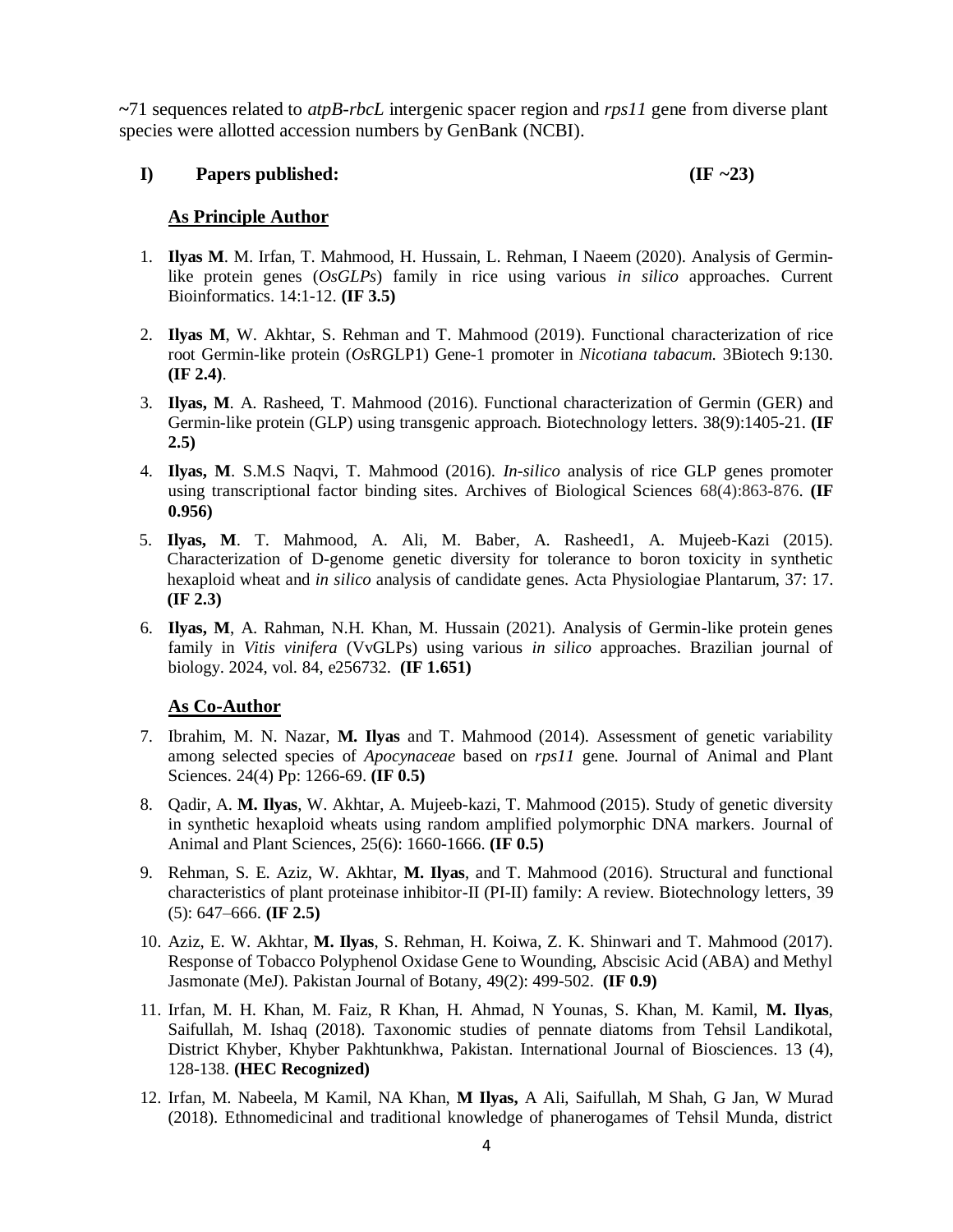Lower Dir, Khyber Pakhtunkhwa, Pakistan. International Journal of Biosciences. 13 (4), 208- 218. **(HEC Recognized)**

- 13. Irfan, M. Nabeela, M. Kamil, NA Khan, A Ali, Z Ullah, **M Ilyas**, I Ahmad, A Ali, Saifullah1, F Subhan, U Khan (2018). Ethnomedicinal applications of plant taxa by the local communities of Tehsil Adenzai, District Lower Dir, Khyber Pakhtunkhwa, Pakistan. International Journal of Biosciences. 13, No. 5, p. 40-49, 2018. **(HEC Recognized)**
- 14. Irfan M, Nabeela, **M. Ilyas**, K. Rehman. 2019. Effect of Ascorbic acid against salt stress on the morphological and toxicological parameters of *Solanum melongena*. Pure and Applied biology 8(2): 1425-1443. **(HEC Recognized)**
- 15. Mahmood, T. H. Arshad, **M. Ilyas**, W. Akhtar, Z.K Shinwari. 2020. Tissue culture optimization for *Lallementia royleana* L. an important medicinal plant. Série Botânica 76: e2021009, 2021. (**IF 0.6**).
- 16. ur Rahman, A. Khan, S. M. Ahmad, Z. Alamri, S. Hashem, **M. Ilyas,** M., ... & Khan, G. 2021. The impacts of multiple environmental factors on species abundances in various forest layers using an integrative modeling approach. Global Ecology and Conservation, e01712. (**IF 3.38**).
- 17. Fahad., S, L. Rehman, S. Akram, T. Ahmad, H. Hussain, **M. Ilyas,** H. Khan, N.U. Qazi, S. Khalid, S.U. Amin, S.M Shah. 2022. Morphological characterization of *Verticillium dahliae* isolated from olive trees in district Mardan. Biomedical letters 8(1): 14-20. (**X-category**)
- 18. Ali., I. M. Ilyas. 2022. Drought stress enhances the efficiency of floral dip method of Agrobacterium-mediated transformation in *Arabidopsis thaliana*. Brazilian journal of biology. (Accepted). **(IF 1.651)**
- 19. Ullah R, A. Rauf, F. Hussain, I. Ali, J. Muhammad, H. Hussain, **M. Ilyas**, M. Kamil, S, Abidulalh, M. Shuaib. 2022. Biological investigation on novel natural dye extracted from the bark of *Calligonum polygonoides* L. and their application on cotton fiber. Polish Journal of Environmental studies (Accepted) **(IF 1.66)**.

#### **II) Submitted Papers:**

- 1. Akhtar, A. E. Aziz, **M. Ilyas**, S. Rehman, T. Mahmood (2020) Plant regeneration from mature embryos of Pakistani wheat varieties. Open life sciences. (Under review).
- 2. Akhtar, W., E. Aziz, S. Rahman, **M. Ilyas**, Tariq Mahmood. (2022). Plant polyphenol oxidases in responses to abiotic and biotic stresses: A review. Frontier in plant Sciences (submitted).
- 3. Shaukat, M. **M. Ilyas**\*, F Khalid, Y Aman, Z Mahmood, JI Mirza, A Shahzad, Sania and F Munis (2022). Screening of advance lines of bread wheat for yellow rust resistance. (Submitted).
- 4. Barkatullaha, IU Haq, M Ibrar, A Rauf, MS Mubarak, TB Hadda, S Patel, M Irfan, **M Ilyas**. 2022. An ethnobotanical survey of medicinal plants of Kass Lilownai Valley, District Shangla, Khyber Pakhtunkhwa, Pakistan (submitted).

### **JOURNAL REVIEWER**

- $\checkmark$  Physiology and Molecular Biology of Plants
- $\checkmark$  Pakistan Journal of Botany
- $\checkmark$  Crop Breeding and Applied Biotechnology
- $\checkmark$  Current Journal of Applied Science and Technology

### **RESEARCH PROJECTS & GRANTS**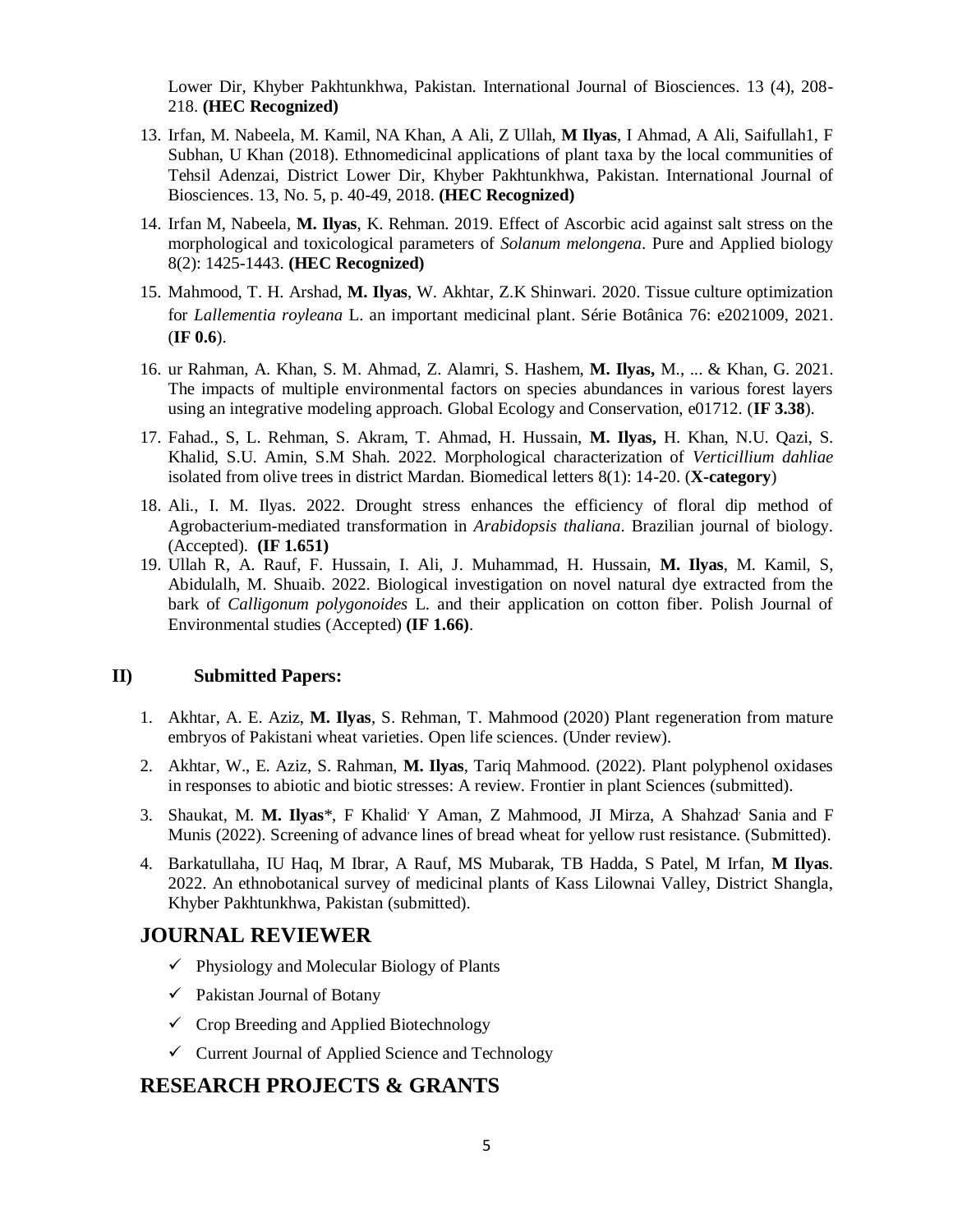5. Genetic characterization of different citrus varieties of Khyber Pakhtunkhwa, Pakistan by Higher Education commission of Pakistan (HEC). **(0.5 Million)**

# **AWARDS AND SCHOLARSHIPS**

- 1. Indigenous PhD Scholarship (2012-2016) for PhD studies, awarded by Higher Education Commission (Pakistan).
- 2. Talent Scholarship (2010-2012) during M.Phil. studies from Quaid-i-Azam University, Islamabad (Pakistan).

# **CONFERENCES AND SEMINARS**

## **Organized**

- $\checkmark$  Seminar on proteomics at QAU Islamabad.
- $\checkmark$  13 National and 2nd international botanical conference organized by botanical society of Pakistan.
- $\checkmark$  Ist international conference on cancer and other infectious diseases by Department of Chemistry (University of Swabi)
- Attended
- $\checkmark$  1st International Conference on Climate change impact on agriculture and food supply, Uni of Swabi.
- $\checkmark$  International seminar on integration of classical and non-classical techniques to improve crop yield (19th September 2018, Uni of Swabi).
- $\checkmark$  International Pharmacy Conference & Exhibition on "Emerging Trend in Drug Development, Therapeutics and commercialization". June, 18-20, 2019 University of Swabi, Khyber Pakhtunkhwa, Pakistan

# **Trainings & Workshops**

- $\checkmark$  Workshop on SPSS and Endnote by ORIC, Quaid-i-Azam university.
- $\checkmark$  Policy makers & practitioner's awareness workshop on Dual-Use education by Pakistan Academy of Sciences.
- $\checkmark$  One-day Workshop on Self-Assessment & Report writing (Uni of Swabi).
- $\checkmark$  One-day workshop on HEC's plagiarism policy & usage of Turnitin software (30 June 2018 by Uni of Swabi).
- $\checkmark$  One-day awareness workshop on Anti plagiarism policy by University of Swabi (25 October 2018)
- $\checkmark$  One-day workshop on MPhil and PhD program review (University of Swabi) (7 January, 2019)
- $\checkmark$  One-day workshop on SAR report writing University of Swabi (16 May 2019).
- Online workshop on Pandemic preparedness: Science and countermeasures by AASSA-PAS Webinar series, Pakistan academy of sciences (Webinar I on 27 April 2021).
- $\checkmark$  Online workshop on Pandemic preparedness: One health: Lesson learnt by AASSA-PAS Webinar series, Pakistan academy of sciences (Webinar II 04 May 2021).
- $\checkmark$  One-day Workshop on "University Ranking" by QEC university of Swabi (13 October, 2021).
- $\checkmark$  One-day Seminar on "Climate change" by Environment Green club & ORIC University of Swabi (07 December, 2021).

# **STUDENT SUPERVISION**

 $\checkmark$  PhD 1